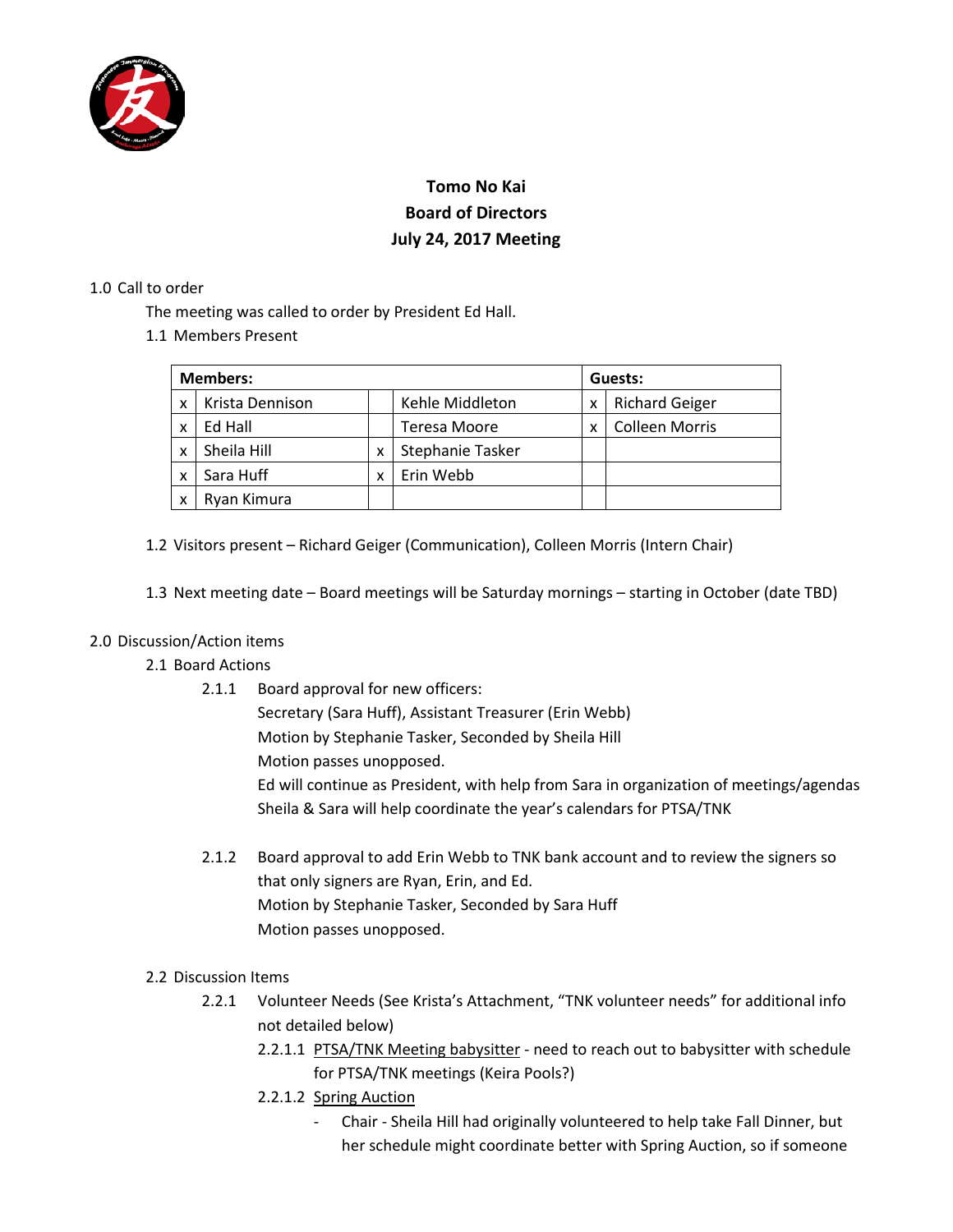else could take Fall Dinner, she would chair the Spring Auction. She also has a connection for a potential location/vendor – Davis Construction/ Megan Room. Looking for new location this year – O'Malley on the Green is cost prohibitive.

- Sue G. and Ed continue will continue to help with coordinating the student art piece of the auction.
- 2.2.1.3 Fall Dinner
	- Chair Stephanie Tasker interested in taking on additional responsibilities with Fall Dinner – will work closely with Krista on Fall Dinner Coordination this year.
	- Sara will continue to coordinate the silent auction
	- Could also reach out to Chitose families and see if they would be interested in working for their volunteer hours at Fall Dinner
	- Do we want to mimic Spring Auction and use automatic credit card registration for the fall dinner? Would need to assign bidder numbers in advance – need to make a decision about whether to do this by August
- 2.2.1.4 Cherry Blossom
	- Joanna Marshall will continue coordination
- 2.2.1.5 Class Rep Coordinator
	- Katie Hirsh will continue as rep coordinator
	- Sara Huff to host class rep meeting at her house after school starts; Colleen will coordinate catering – date TBD
- 2.2.1.6 Merchandising
	- Ryan & Shelleigh Kimura will continue
- 2.2.1.7 Affinity Programs
	- Adrianne Christiansen Amazon
	- Stephanie Tasker Fred Meyer
	- Ed will follow up with Erin on Paypal info
- 2.2.1.8 Other Volunteer Needs
	- Annual Slide Show need someone to put together a slide show to be played in the background at various events
	- Graphic Artist
	- Video production coordinator Richard's in-laws volunteered last year to do some sort of promotional video for TNK

## 2.2.2 Committee Reports

## 2.2.2.1 Intern Committee

- Chair Colleen Morris; Members Krista, Owen, Rachel
- Committee looking at alternative options for funding interns
	- o Give money directly to interns rather than provide stipends for families?
	- o Give them the money for their spring break trips and have them book the trips themselves.
	- o Per Ryan need to be careful of 1099s limit \$600 per calendar year
- Paid for postage this year, so interns could ship stuff home \$1500 total